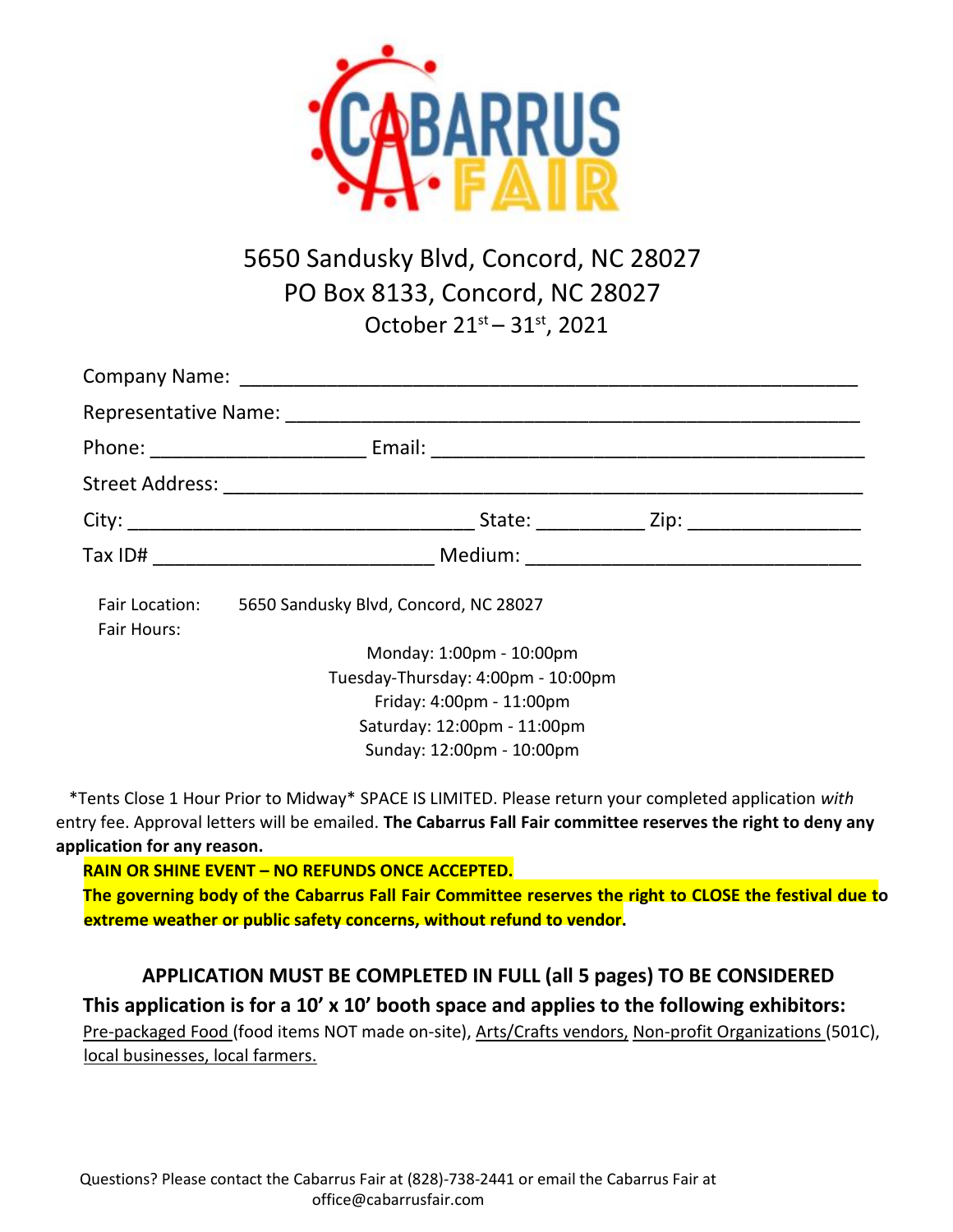

|                                                                                          | # Spaces Price  | Amount |
|------------------------------------------------------------------------------------------|-----------------|--------|
| <b>Fees</b>                                                                              |                 |        |
| Exhibitor Booth                                                                          | $x $500 = $$    |        |
| Food Truck or onsite food vendor                                                         | $x $1250 = $$   |        |
| Onsite power will not be provided, please ensure you have your own generators if needed. |                 |        |
|                                                                                          | <b>Subtotal</b> |        |
|                                                                                          |                 |        |

**TOTAL Amount Enclosed \$\_\_\_\_\_\_\_\_\_\_\_\_\_**

**\*PLEASE NOTE: Due to the new location, no specific spaces will be guaranteed for booth spaces or vendor parking! More information on parking will be announced closer to festival date.**

Make Checks Payable to: Cabarrus Fair, PO Box 8133, Concord, NC 28027. **Once approved there will be no refunds (no exceptions) \*\*RETURN CHECK FEE IS \$35\*\***

**Please include with your application 2 photos of your wares and EMAIL three 4x6**  *landscape* (not portrait) high resolution photos featuring your product and provide a description of your business or organization and a link to your website or Facebook page below to be shared on our website and social media.

Web address: \_\_\_\_\_\_\_\_\_\_\_\_\_\_\_\_\_\_\_\_\_\_\_\_\_\_\_\_\_\_\_\_\_\_\_\_\_\_\_\_\_\_\_\_\_\_\_\_\_\_\_\_\_\_\_\_\_\_\_\_

Facebook page: \_\_\_\_\_\_\_\_\_\_\_\_\_\_\_\_\_\_\_\_\_\_\_\_\_\_\_\_\_\_\_\_\_\_\_\_\_\_\_\_\_\_\_\_\_\_\_\_\_\_\_\_\_\_\_\_\_\_

**Provide a brief description of your service or product (use back of form if needed):**

\_\_\_\_\_\_\_\_\_\_\_\_\_\_\_\_\_\_\_\_\_\_\_\_\_\_\_\_\_\_\_\_\_\_\_\_\_\_\_\_\_\_\_\_\_\_\_\_\_\_\_\_\_\_\_\_\_\_\_\_\_\_\_\_\_\_\_\_\_\_\_\_

\_\_\_\_\_\_\_\_\_\_\_\_\_\_\_\_\_\_\_\_\_\_\_\_\_\_\_\_\_\_\_\_\_\_\_\_\_\_\_\_\_\_\_\_\_\_\_\_\_\_\_\_\_\_\_\_\_\_\_\_\_\_\_\_\_\_\_\_\_\_\_\_

\_\_\_\_\_\_\_\_\_\_\_\_\_\_\_\_\_\_\_\_\_\_\_\_\_\_\_\_\_\_\_\_\_\_\_\_\_\_\_\_\_\_\_\_\_\_\_\_\_\_\_\_\_\_\_\_\_\_\_\_\_\_\_\_\_\_\_\_\_\_\_\_

\_\_\_\_\_\_\_\_\_\_\_\_\_\_\_\_\_\_\_\_\_\_\_\_\_\_\_\_\_\_\_\_\_\_\_\_\_\_\_\_\_\_\_\_\_\_\_\_\_\_\_\_\_\_\_\_\_\_\_\_\_\_\_\_\_\_\_\_\_\_\_\_

\_\_\_\_\_\_\_\_\_\_\_\_\_\_\_\_\_\_\_\_\_\_\_\_\_\_\_\_\_\_\_\_\_\_\_\_\_\_\_\_\_\_\_\_\_\_\_\_\_\_\_\_\_\_\_\_\_\_\_\_\_\_\_\_\_\_\_\_\_\_\_\_

\_\_\_\_\_\_\_\_\_\_\_\_\_\_\_\_\_\_\_\_\_\_\_\_\_\_\_\_\_\_\_\_\_\_\_\_\_\_\_\_\_\_\_\_\_\_\_\_\_\_\_\_\_\_\_\_\_\_\_\_\_\_\_\_\_\_\_\_\_\_\_\_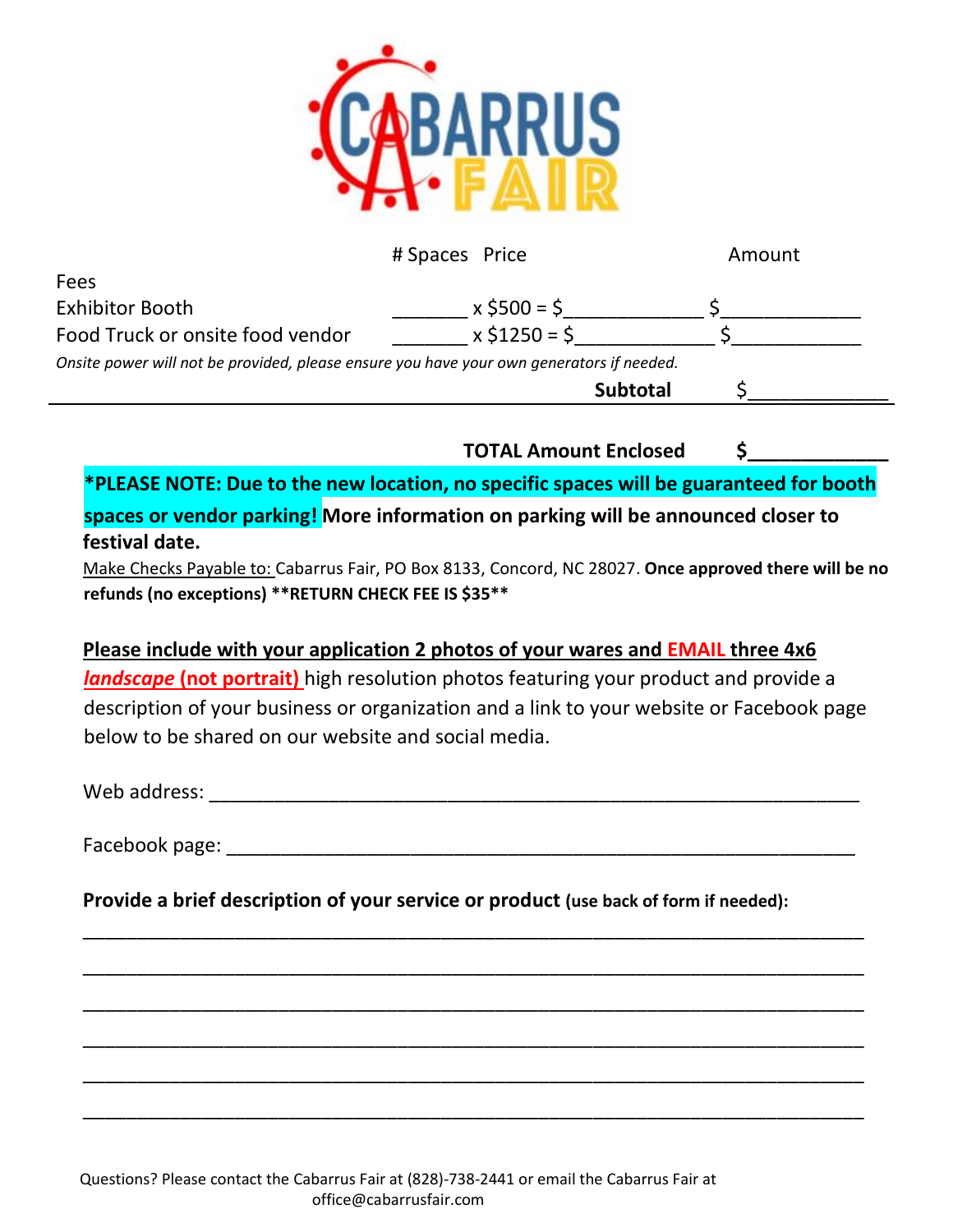

\_\_\_\_\_\_\_\_\_\_\_\_\_\_\_\_\_\_\_\_\_\_\_\_\_\_\_\_\_\_\_\_\_\_\_\_\_\_\_\_\_\_\_\_\_\_\_\_\_\_\_\_\_\_\_\_\_\_\_\_\_\_\_\_\_\_\_\_\_\_\_\_

\_\_\_\_\_\_\_\_\_\_\_\_\_\_\_\_\_\_\_\_\_\_\_\_\_\_\_\_\_\_\_\_\_\_\_\_\_\_\_\_\_\_\_\_\_\_\_\_\_\_\_\_\_\_\_\_\_\_\_\_\_\_\_\_\_\_\_\_\_\_\_\_

#### **Signature** \_\_\_\_\_\_\_\_\_\_\_\_\_\_\_\_\_\_\_\_\_\_\_\_\_\_\_\_\_\_\_\_\_\_\_\_\_\_\_\_\_ **Date** \_\_\_\_\_\_\_\_\_\_\_\_\_\_\_\_\_

The undersigned understands that by failing to abide by the rules s/he may be asked to leave the Fair and no refund will be made.

CHECK OFF LIST:

- CHECK OR MONEY ORDER
- PHOTOS (EMAILED AND INCLUDED)
- APPLICATION COMPLETED
- WAIVER
- COVID WAIVER

### CABARRUS FAIR

#### **RELEASE AND WAIVER OF LIABILITY for VENDORS**

|  |  |  | This Release and Waiver of Liability is executed this date of |  |  |                                                   |  |  | 2021, by |
|--|--|--|---------------------------------------------------------------|--|--|---------------------------------------------------|--|--|----------|
|  |  |  |                                                               |  |  | (the "Vendor") and approved by The Cabarrus Fair, |  |  |          |

Queen Charlotte Fair, and Route 29 Pavilion and agents.

This Release includes the following terms:

1. **Waiver and Release.** I hereby release and hold harmless the Cabarrus Fair, Queen Charlotte Fair, Route 29 Pavilion, agents and its successors and assigns from any and all liability, claims, demands, and causes of action, of whatever kind of nature, either in law or equity, which may hereafter arise from my participation *and the participation of anyone working for me* with the Cabarrus Fair and agents and/or any project, activity, or event sponsored, managed, arranged, or promoted by, or otherwise affiliated or associated with the Cabarrus Fair or its agents.

I understand and acknowledge that this Release discharges the Cabarrus Fair, Queen Charlotte Fair, Route 29 Pavilion and its agents from any liability or claim that I may have against the Cabarrus Fair, Queen Charlotte Fair, and Route 29 Pavilion with respect to any bodily or other injury, illness, death, or property damage that may result from my participation. I also understand that the Cabarrus Fair, Queen Charlotte Fair, and Route 29 Pavilion does not assume any responsibility or obligation to provide financial assistance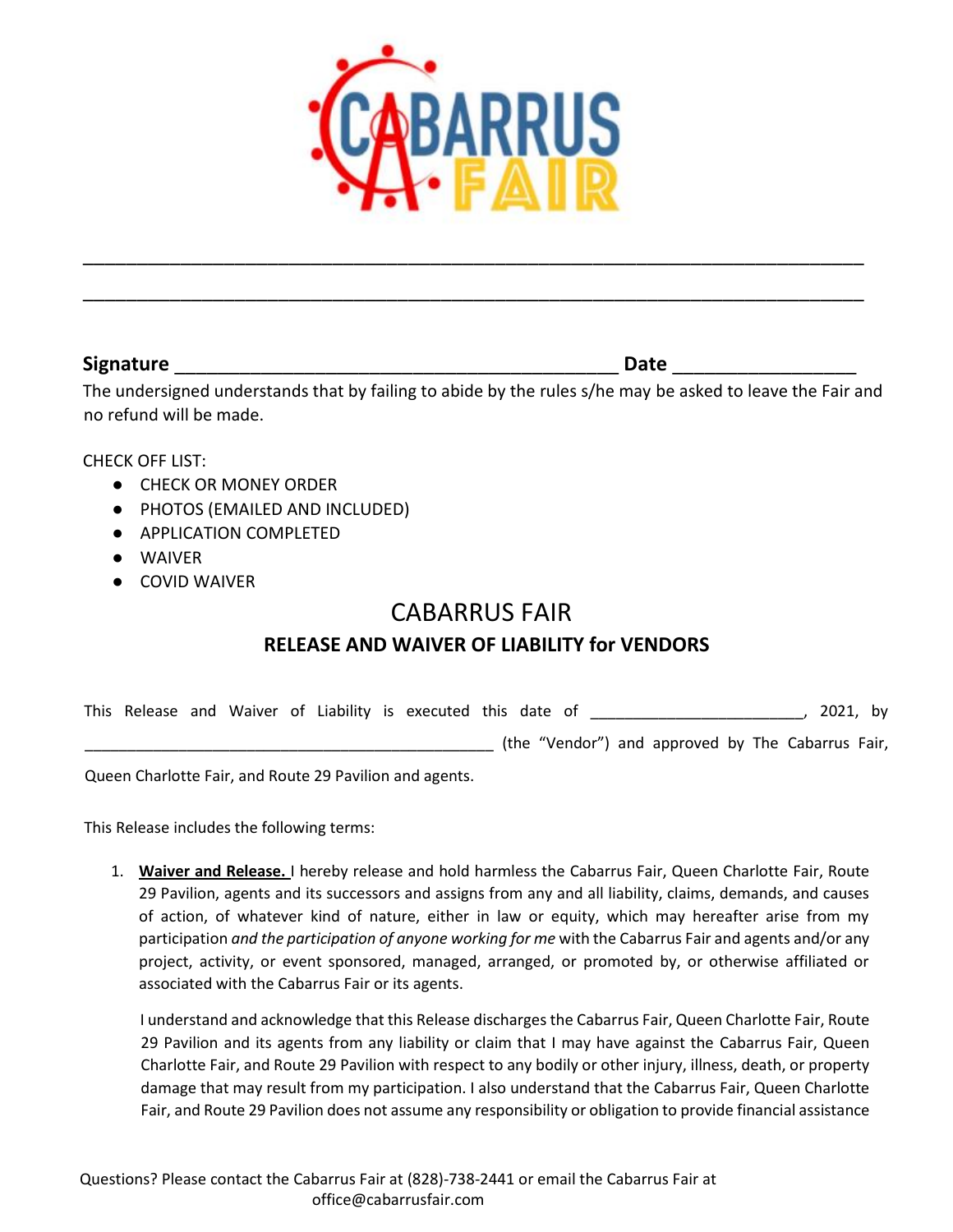

or other assistance, including, but not limited to, medical, health, or disability insurance, in the event of injury, illness, death, or property damage.

2. **Insurance.** I understand that the Cabarrus Fair, Queen Charlotte Fair, and Route 29 Pavilion may elect to provide group accident or other liability insurance. Any coverage so provided will be governed by the policy language. Except to the extent that it may provide such insurance, the Cabarrus Fair does not carry or maintain any health, medical, disability, damage, or other liability insurance coverage for the benefit of its vendors, and expressly disclaims any responsibility or obligation to do so.

**All VENDORS ACCEPTED IN THE 2021 FESTIVAL MUST SUBMIT A CERTIFICATE OF LIABILITY FORM (COI) 10 DAYS PRIOR TO THE FESTIVAL DATE.** I AM EXPECTED AND ENCOURAGED BY the Cabarrus Fair TO MAINTAIN ALL OTHER APPLICABLE INSURANCE COVERAGE FOR MY OWN BENEFIT, INCLUDING MEDICAL, HEALTH, GENERAL LIABILITY, WEATHER/EVENT POLICY TO COVER LOSS OF PRODUCT. **The governing body of the Cabarrus Fair reserves the right to close the festival due to extreme weather or public safety concerns, without refund to vendor. Please plan accordingly to safeguard your wares.**

- 3. **Medical Treatment.** Except as otherwise agreed to by the Cabarrus Fair, Queen Charlotte Fair, and Route 29 Pavilion in writing, I hereby release and forever discharge the Cabarrus Fair, Queen Charlotte Fair, and Route 29 Pavilion from any and all liability claims, demands, and causes of action whatsoever that may arise on account of any first aid or other medical treatment rendered during my participation with the Cabarrus Fair and/or any project, activity, or event sponsored, managed, arranged, or promoted by, or otherwise affiliated or associated with the Cabarrus Fair.
- 4. **Assumption of Risk.** I understand that my participation with the Cabarrus Fair and/or any project, activity, or event sponsored, managed, arranged, or promoted by, or otherwise affiliated or associated with the Cabarrus Fair may include activities that may be hazardous to me. I further recognize and understand that such participation may involve certain inherently dangerous activities. I hereby expressly and specifically assume the risk of injury or harm in the activities and release the Cabarrus Fair from all liability for injury, illness, death, and/or property damage that may result.
- 5. **Photography/Audio Release.** I do hereby grant and convey unto the Cabarrus Fair, Queen Charlotte Fair, and Route 29 Pavilion rights, titles, and interest in and to any and all photographic images and video or audio recordings made by or on behalf the Cabarrus Fair, or made with its consent, during my participation in the Cabarrus Fair and/or any project, activity or event sponsored, managed, arranged, or promoted by, or otherwise affiliated or associated with the Cabarrus Fair, including, but not limited to, any royalties, proceeds, or other benefits derived from such photographs or recordings. You agree to allow the Cabarrus Fair to use photos, videos on social media, print media, websites and billboards, and all cross media marketing.
- 6. **Other.** I expressly understand and agree that this Release is intended to be as broad and inclusive as permitted by law, and that this Release shall be governed by and interpreted in accordance with the laws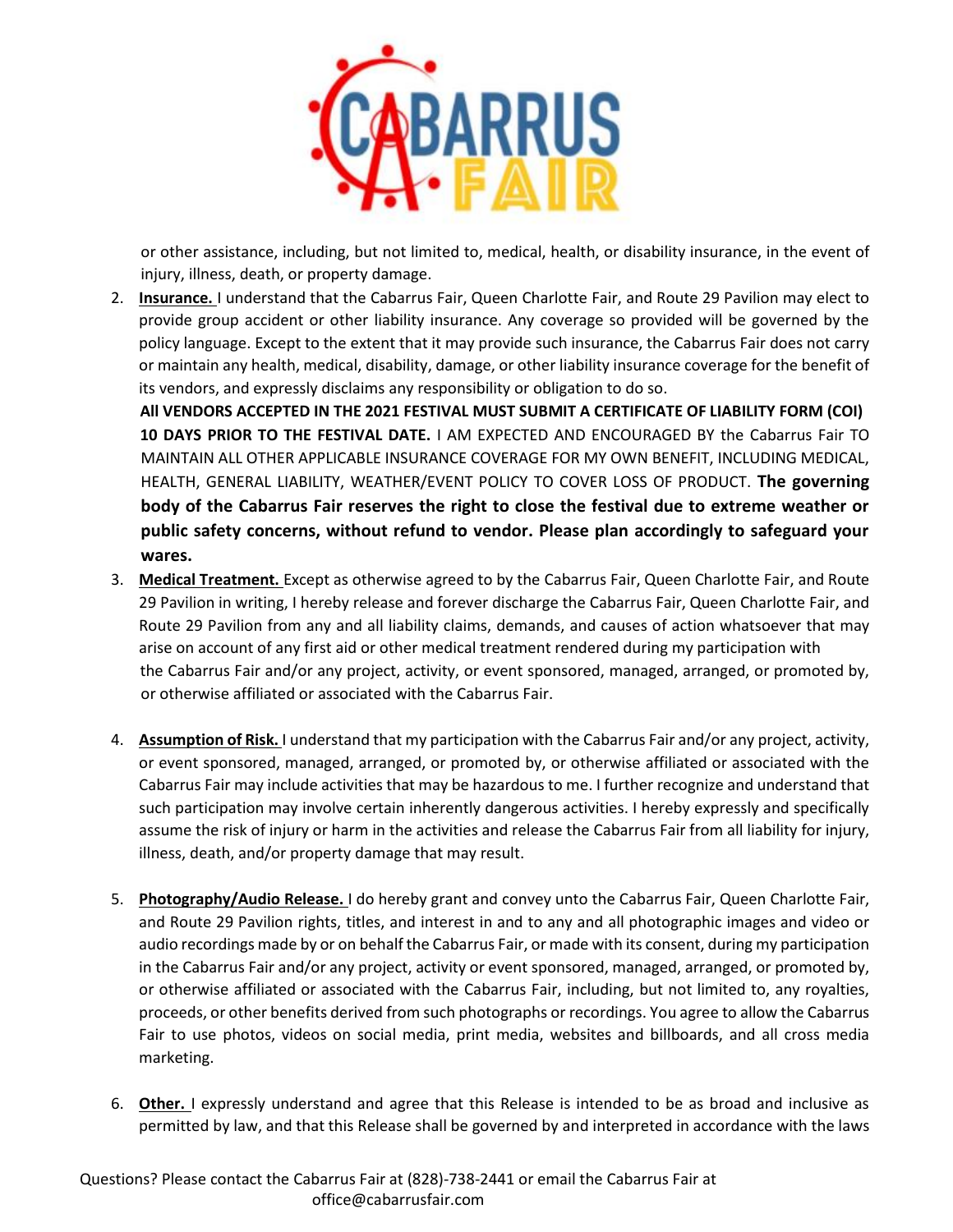

of this state, county, city and/or township. I agree that in the event that any clause or provision of this Release shall be held to be invalid by any court of competent jurisdiction, the invalidity of such clause or provision shall not otherwise affect the remaining provisions of this Release. By signing below, I acknowledge that I have read and understand this release and agree to its provisions.

Company Name

Print Representative Name

Signature of Participant/Vendor Date

\_\_\_\_\_\_\_\_\_\_\_\_\_\_\_\_\_\_\_\_\_\_\_\_\_\_\_\_\_\_\_\_\_\_\_\_\_\_\_\_\_\_\_\_\_\_\_\_\_\_\_\_\_\_

\_\_\_\_\_\_\_\_\_\_\_\_\_\_\_\_\_\_\_\_\_\_\_\_\_\_\_\_\_\_\_\_\_\_\_\_\_\_\_\_\_\_\_\_\_\_\_\_\_\_\_\_\_\_

## **COVID-19 WAIVER FOR 2021 FAIR** (IF APPLICABLE)

I acknowledge the contagious nature of the Coronavirus/COVID-19 and that the CDC and many other public health authorities still recommend practicing social distancing.

I further acknowledge that the Cabarrus Fair, Queen Charlotte Fair, and Route 29 Pavilion and the organizers of the Cabarrus Fair event have put in place preventative measures to reduce the spread of the Coronavirus/COVID-19.

\_\_\_\_\_\_\_\_\_\_\_\_\_\_\_\_\_\_\_\_\_\_\_\_\_\_\_\_\_\_\_\_\_\_\_\_\_\_\_\_\_\_\_\_\_\_\_\_\_\_\_\_\_\_ \_\_\_\_\_\_\_\_\_\_\_\_\_\_\_\_\_\_\_\_\_

I further acknowledge that the Cabarrus Fair, Queen Charlotte Fair, and Route 29 Pavilion and the organizers of the Cabarrus Fair event cannot guarantee that I will not become infected with the Coronavirus/Covid-19. I understand that the risk of becoming exposed to and/or infected by the Coronavirus/COVID-19 may result from the actions, omissions, or negligence of myself and others, including, but not limited to, Cabarrus Fair employees and/or event volunteers.

I voluntarily seek services provided by the Cabarrus Fair, Queen Charlotte Fair, and Route 29 Pavilion and the organizers of the Cabarrus Fair event and acknowledge that I am increasing my risk to exposure to the Coronavirus/COVID-19. I acknowledge that I must comply with all set procedures to reduce the spread while attending the Cabarrus Fair. I attest that:

- \* I am not experiencing any symptom of illness such as cough, shortness of breath or difficulty breathing, fever, chills, repeated shaking with chills, muscle pain, headache, sore throat, or new loss of taste or smell.
- \* I have not traveled internationally within the last 14 days.
- \* I have not traveled to a highly impacted area within the United States of America in the last 14 days. \* I do not believe I have been exposed to someone with a suspected and/or confirmed case of the Coronavirus/COVID-19.
- \* I have not been diagnosed with Coronavirus/Covid-19 and not yet cleared as non-contagious by state or local public health authorities.

Questions? Please contact the Cabarrus Fair at (828)-738-2441 or email the Cabarrus Fair at office@cabarrusfair.com